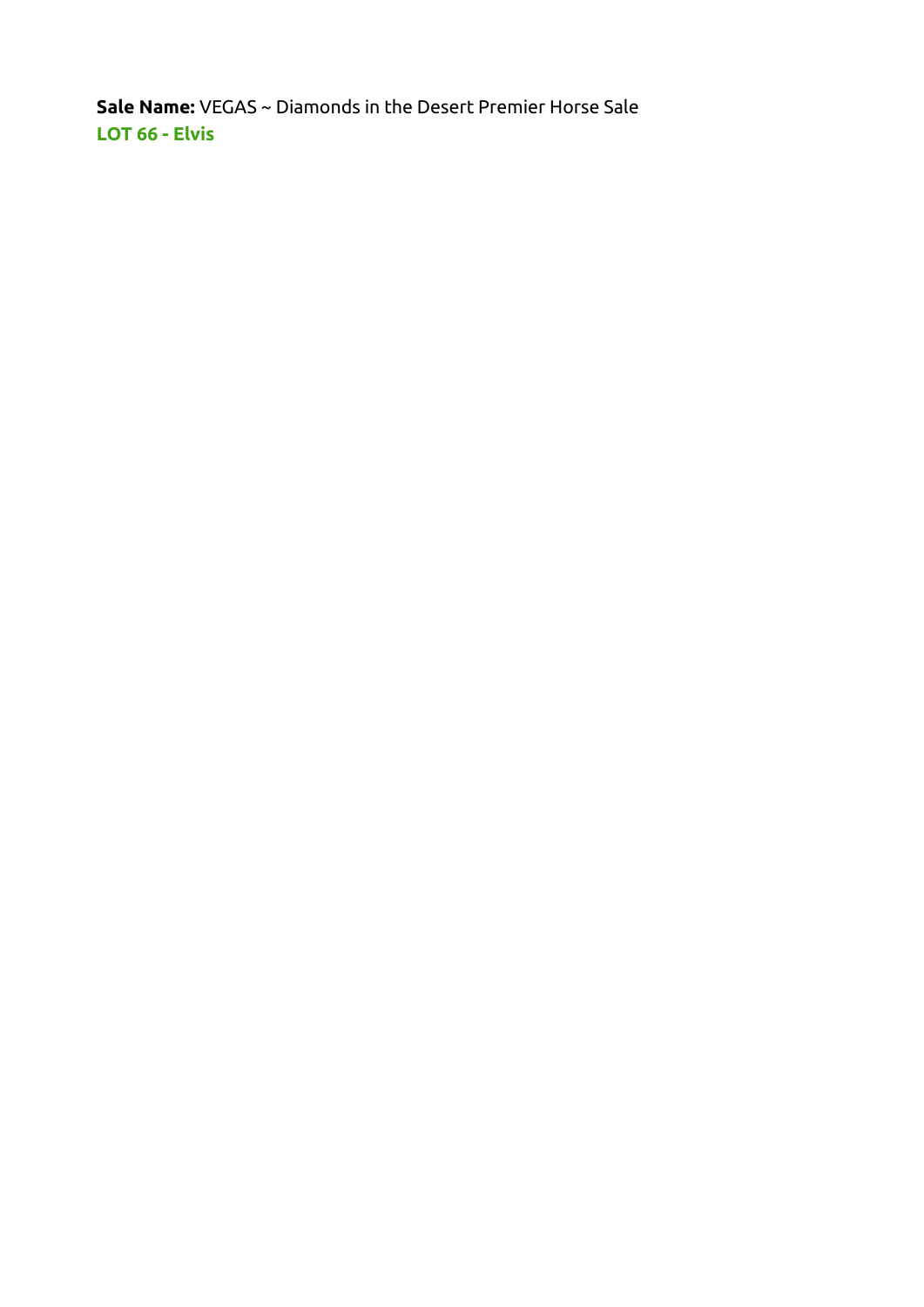

**Year** 2014 Breed Grade, Not Registered